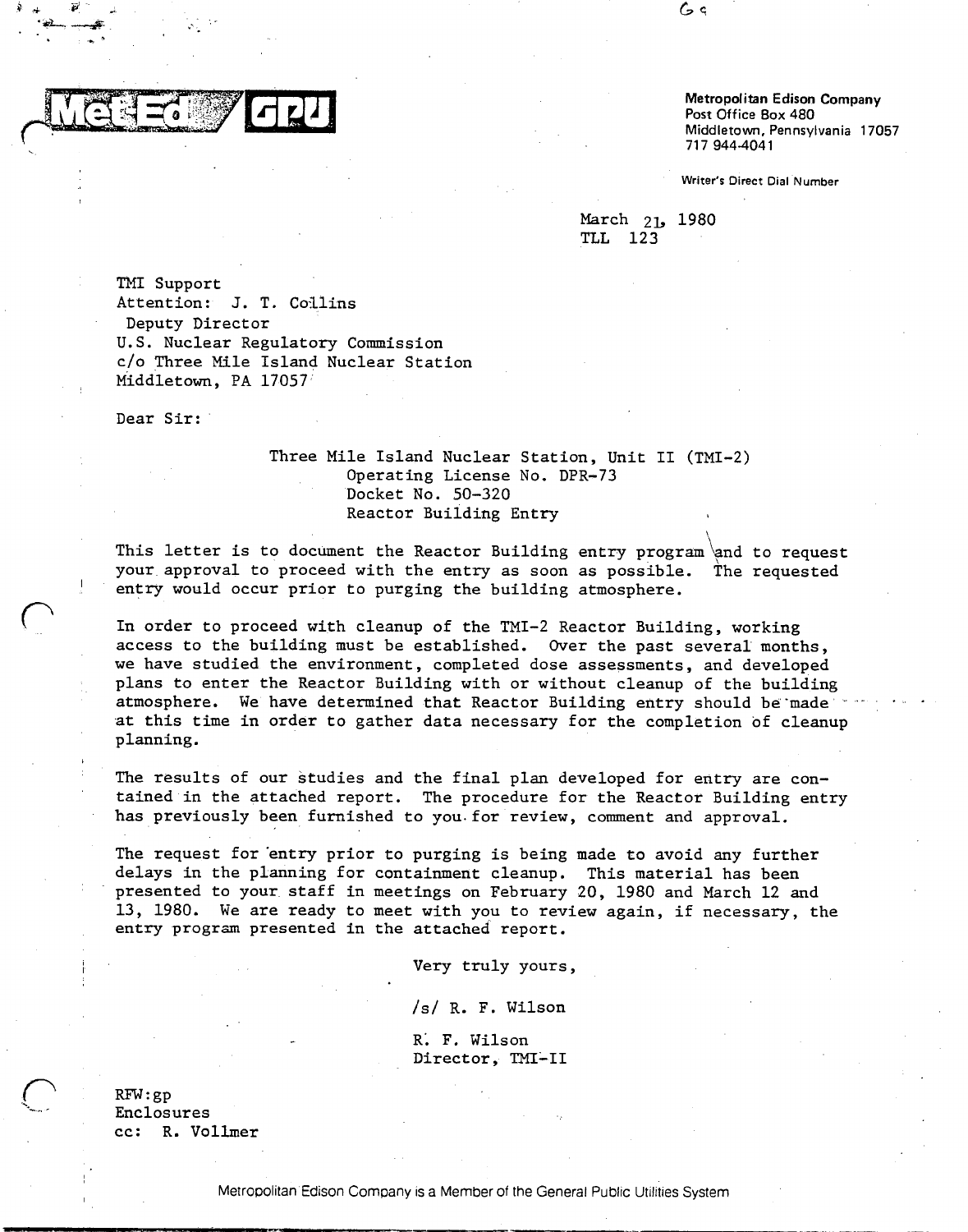# INITIAL

## REACTOR BUILDING

## ENTRY

## ${\tt PROGRAM}$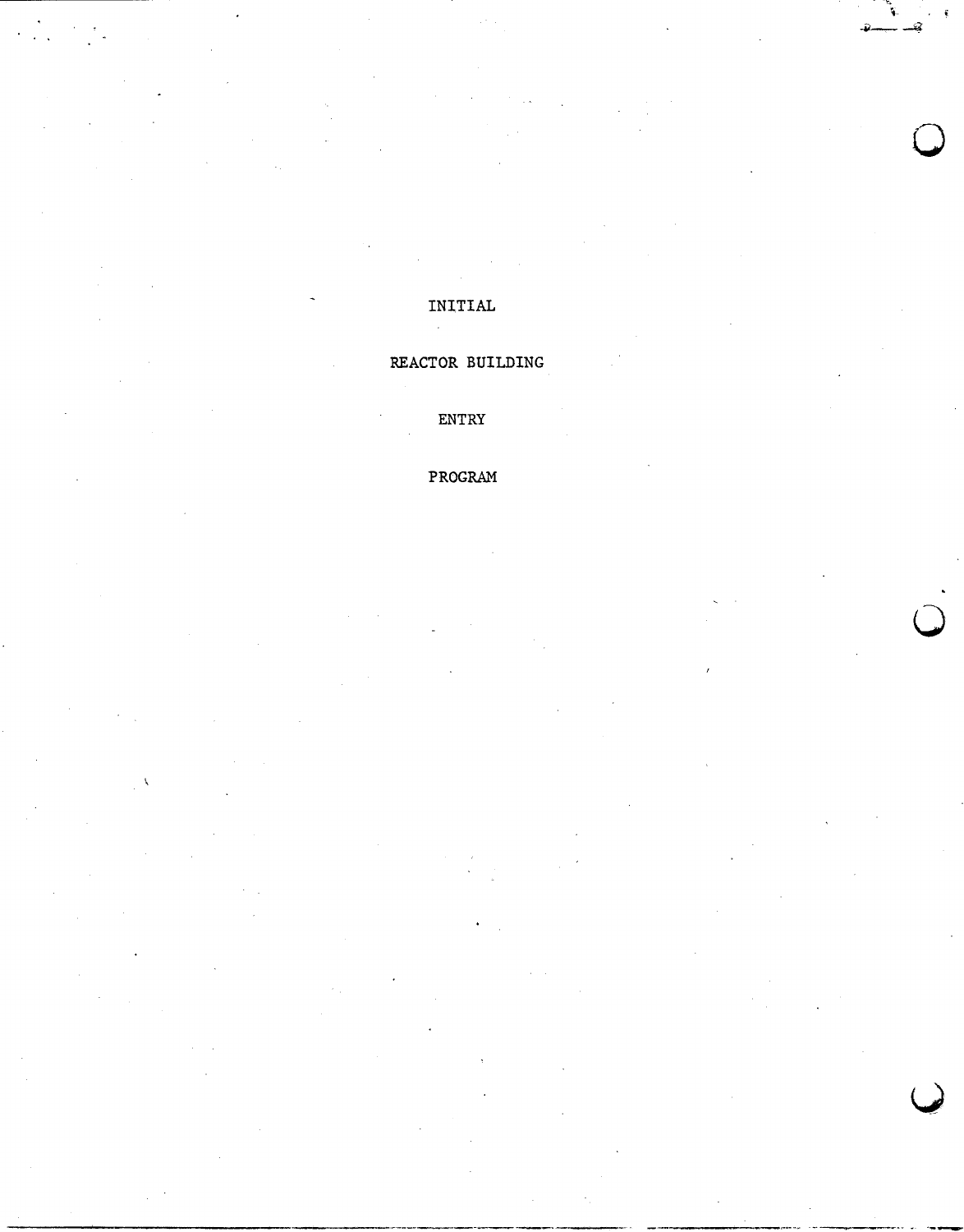### INTRODUCTION

In order to complete decontamination and defueling of Three Mile Island Unit 2, entry into the Reactor Building is necessary. This report presents the program for that entry including the specific needs for Reactor Building entry, assessment of the containment environment, dose evaluations, personnel preparation, equipment to be used, and a step-by-step entry description.

### **CONCLUSIONS**

- 1. Metropolitan Edison has concluded that Reactor Building entry should be made without further delay and prior to purging the Reactor Building atmosphere.
- 2. The entry program can be completed with approximately 1 rad planned total dose accumulation per entry team member. Termination of the entry activity within 20 minutes or when either member has received 625 mrem whole body dose will assure that neither the 3 rem quarterly dose limit nor the sixty minute breathing air supply limit is reached.
- 3. Adequate planning has been completed to assure that all risks to entry team members is low through proper training, equipment selection, preliminary dose assessments, personal dosimetry selection, and entry route selection.
- 4. the benefits of entry prior to purging the Reactor Building atmosphere in order. to gather necessary data sooner far outweigh any reduction in allowable entry time that is imposed as a result of the presence of some airborne radioactivity.
- 5. Off-site dose to the public as a result of Reactor Building entry is less .than 0.014 mRads skin dose and 0.00032 mRads whole body dose.

#### NEED FOR REACTOR BVILDING ENtRY

the unknown core confirguration poses a small but incalculable risk which should be dealt with in a timely manner. In order to resolve this risk, decontamination of the reactor and removal of the fuel is essential. It is necessary that technical data be acquired from inside the Three Mile Island Unit 2 Reactor Building as soon as reasonably possible for the purpose of planning the decontamination of the Three Mile Island Unit 2 Reactor Building. To properly plan the decontamination of the Reactor Building, radiological surveys, including isotopic analysis and radiological mapping to identify hot spots, are required. In addition, a determination of the need for a remote decontamination system for general area and hot spot decontamination is required. In order to accomplish the above tasks, a radiological assessment of the status of the various areas of the building is required. The information gathered by a manned entry into the Reactor Building.is essential in providing the necessary technical 'information to the engineering personnel for properly evaluating the alternative methods for decontamination and recovery. This information is fundamental in developing the plan for cleanup. Presently there is no available data from direct measurements, on the radiological environment at the 305' elevation in the Reactor Building. There is no radiation map of the interior of the Reactor Building other than theoretical extrapolations based on minimal information; information that is insufficient to provide a firm determination of the radiological environment inside the Reactor Building.

.f,.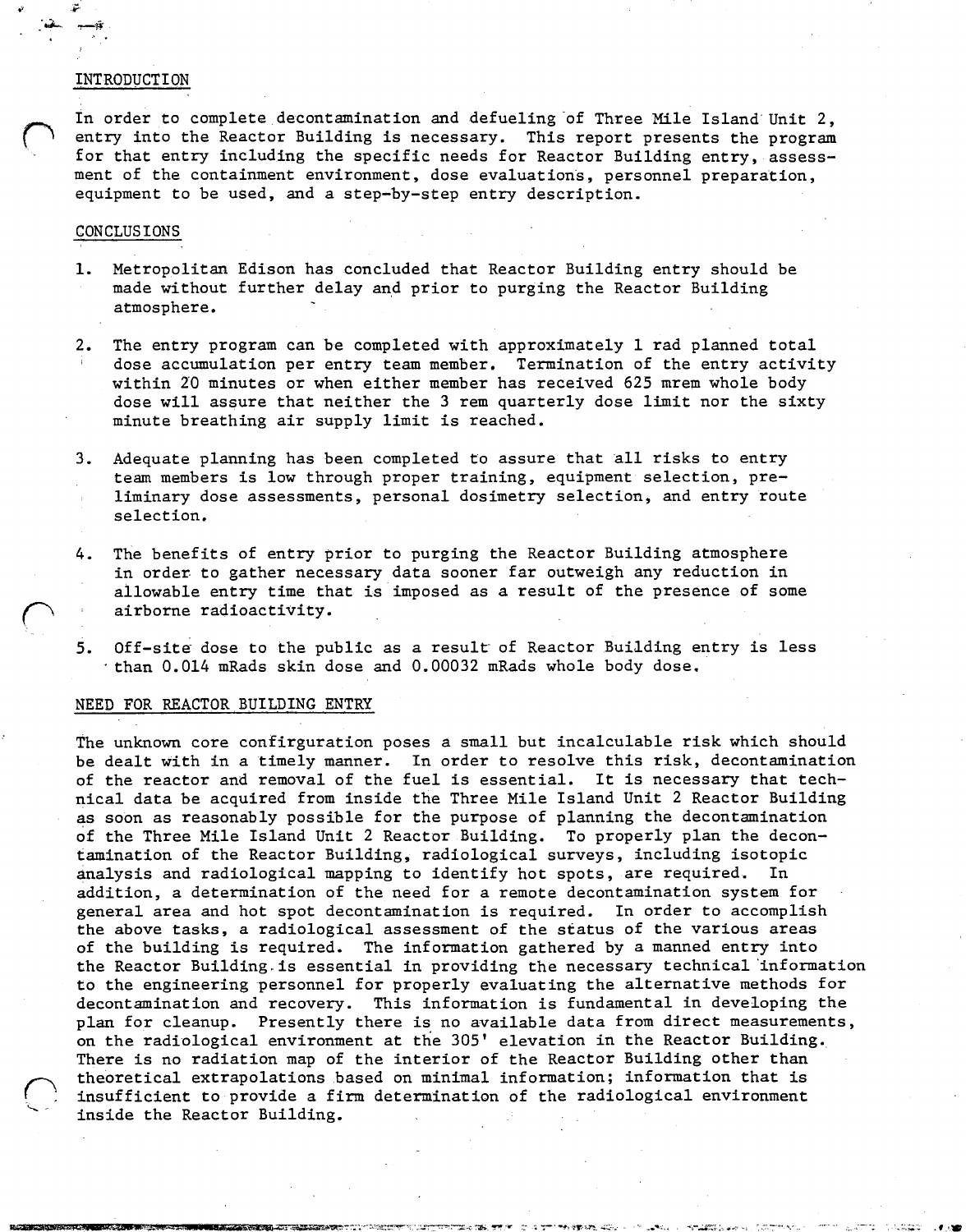An assessment of the status of the integrity of the Reactor Building, the nuclear steam supply system (NSSS) and other equipment inside the Reactor Building is required. This assessment will provide a firm determination of the condition of the various systems and equipment inside the Reactor Building and will aid in assuring that the available technical resources are applied in the areas of the greatest technical need.

An assessment of the functional capability of the various plant components vital in maintaining the integrity of the Reactor Building and reactor systems is necessary, since the possibility of the failure or malfunction of equipment increases as time passes without preventive maintenance.

A determination of the ability or inability of personnel to make future entries into the Reactor Building to correct potential plant casualty conditions and gather additional technical data to support the planning for decontamination and assessment of damage is required.

In order to accomplish the objectives outlined above, several entries into the Reactor Building should be made. The first entry is primarily to: 1) Gather real dose and dose rate information required to allow proper Health Physics planning of subsequent entries. 2) Provide a survey of the 305' elevation. 3) Establish the ability to enter the Reactor Building. The second entry is primarily to: 1) Provide a survey of the-347' elevation. 2) Provide a survey of the reactor head area, to facilitate defueling planning. Subsequent entries would be made as deemed necessary to improve knowledge of radiological conditions in the Reactor Building.

The Three Mile Island Unit 2 Reactor Building should be entered as soon as possible.<br>Any delay in entry into the Unit 2 Reactor Building will result in insufficient<br>technical data for decontamination planning and will leng Any delay in entry into the Unit 2 Reactor Building will result in insufficient technical data for decontamination planning and will lengthen the schedule for recovering the unit due to the lack of sufficient technical information required to properly plan and execute the recovery operation. Any delays in entering the TMI-2 Reactor Building will also result in delays in our ability to cope with any plant or equipment casualty inside the TMI-2 Reactor Building. Entry into the Reactor Building by man will determine the ability of Metropolitan Edison to cope with working in the present environment. It is vital that we enter the Reactor Building as soon as possible in order to ensure the safety, health and well being of the public and plant personnel and to restore the unit to its safest possible condition.

#### REACTOR BUILDING ASSESSMENT

In order to plan the reentry into the Reactor Building, Metropolitan Edison set up a Containment Assessment Task Force in May 1979. The overall goal and objective of the Containment Assessment Task Force was to establish, using external measurements, the environment inside the Reactor Building. The specific function. of the Assessment Task Force was to gather data as necessary to ensure that containment atmosphere cleanup could be accomplished, that an initial entry into the building could be accomplished, and that planning for Reactor Building decontamination and recovery could proceed.

In order to support a containment entry, the Containment Assessment Task Force established a number of experiments and measurements which could be run without benefit of building entry. These experiments were designed to determine as much as possible the airborne contamination, contamination plated out on the various surfaces of the containment, and contamination contained in the water in the basement of the Reactor Building. The experiments and measurements were specifically designed to obtain detailed technical data as much as possible on the magnitude, identity, distribution, and chemical forms of the existing airborne,

<u>ل</u> """'.: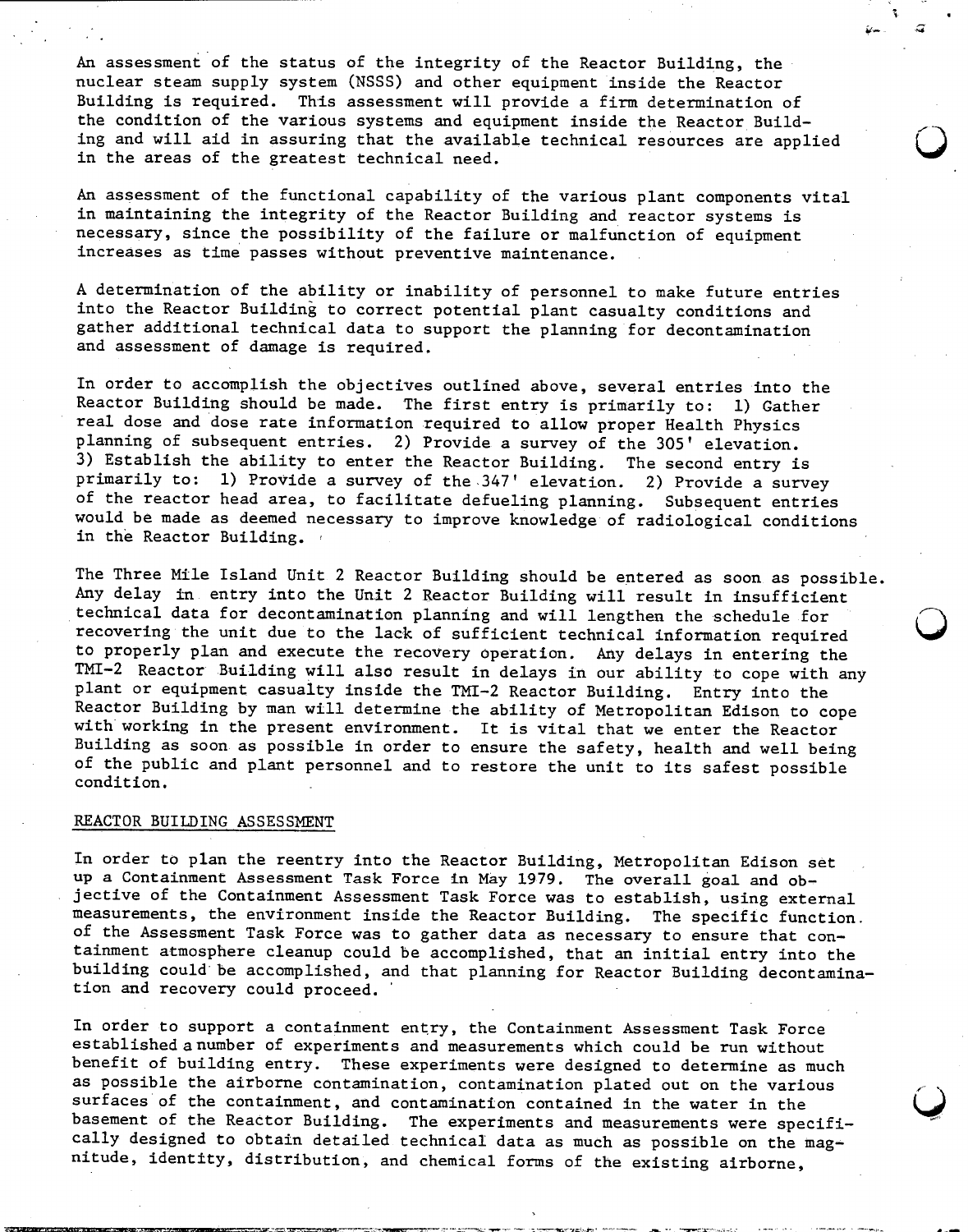surface, and sump water activity and the resulting radiation levels.

*.;), ""-i~"*

The measurements and experiments taken as part of this assessment program included the following:

- 1. Weekly containment building airborne samples. These samples were. analyzed for particulates, gases, iodine, gross beta, and strontium.
- 2. Gamma radiation readings through the equipment hatch, using a Ge(Li) detector. The purpose of these measurements was to determine the isotopic identity and magnitude of plateout on the 305' elevation.
- 3. Gamma radiation readings through the inner flange of penetration R605 (approximately 2 feet above the sump water level, near the basement of the Reactor Building) using a Ge(Li) detector and a teletector. The purpose of this measurement was to determine sump level and specific activity of the contamination in the sump.
- 4. A sump water sample. In order to perform this sampling, a hole was cut in the inner flange of penetration R40l (approximately 2 feet above the sump water level) and water was drawn into a sample bomb for analysis. The water was sent to Oak Ridge in order to accomplish a detailed activity analysis of the water. Subsequently, several larger samples were drawn for futher analysis.
- 5. Gamma radiation readings through the inner metal flange of penetration R626 (at the 347' elevation approximately 11 feet above the Reactor Building operating floor) using a NaI(Tl) detector and teletector. The purpose of this measurement was to determine general area radiation levels and to determine the isotopic identity and magnitude of plateout on the 347' elevation operating floor.
- 6. Radiation mapping of the number 2 personnel air lock. The experiment consisted of taking air samples from the personnel air lock and also placing probes into the air lock to determine airborne activity radiation level inside the air lock.
- 7. Analysis of the hydrogen recombiner inlet spool piece. This experiment consisted of removal of the spool piece to the recombiner and shipment of the spool piece to Oak Ridge for analysis. The purpose of the experiment was to determine what plateout existed on the spool piece as a result of the several days of flow through the hydrogen recombiner which occurred within the first three weeks after the accident. Analysis results have not been obtained.
- 8. Remote TV camera and radiation surveys through penetration R626. The purpose of this'experiment was to obtain an initial visual assessment of the damage that may have been done by the accident and to obtain the first direct radiation measurement readings inside the building.
- 9. Air lock entry. This experiment consisted of opening the outer door and entering the air lock in order to take detailed swipe surveys, radiation surveys and Ge(Li) scans through the inner door of the air lock. The purpose of this experiment was to obtain better information on the 305' elevation radiation levels and the 305' elevation plateout source. The experiment was also expected to afford some view through the inner door viewport of the 305' elevation. Final analysis of the results of this experiment has not been completed.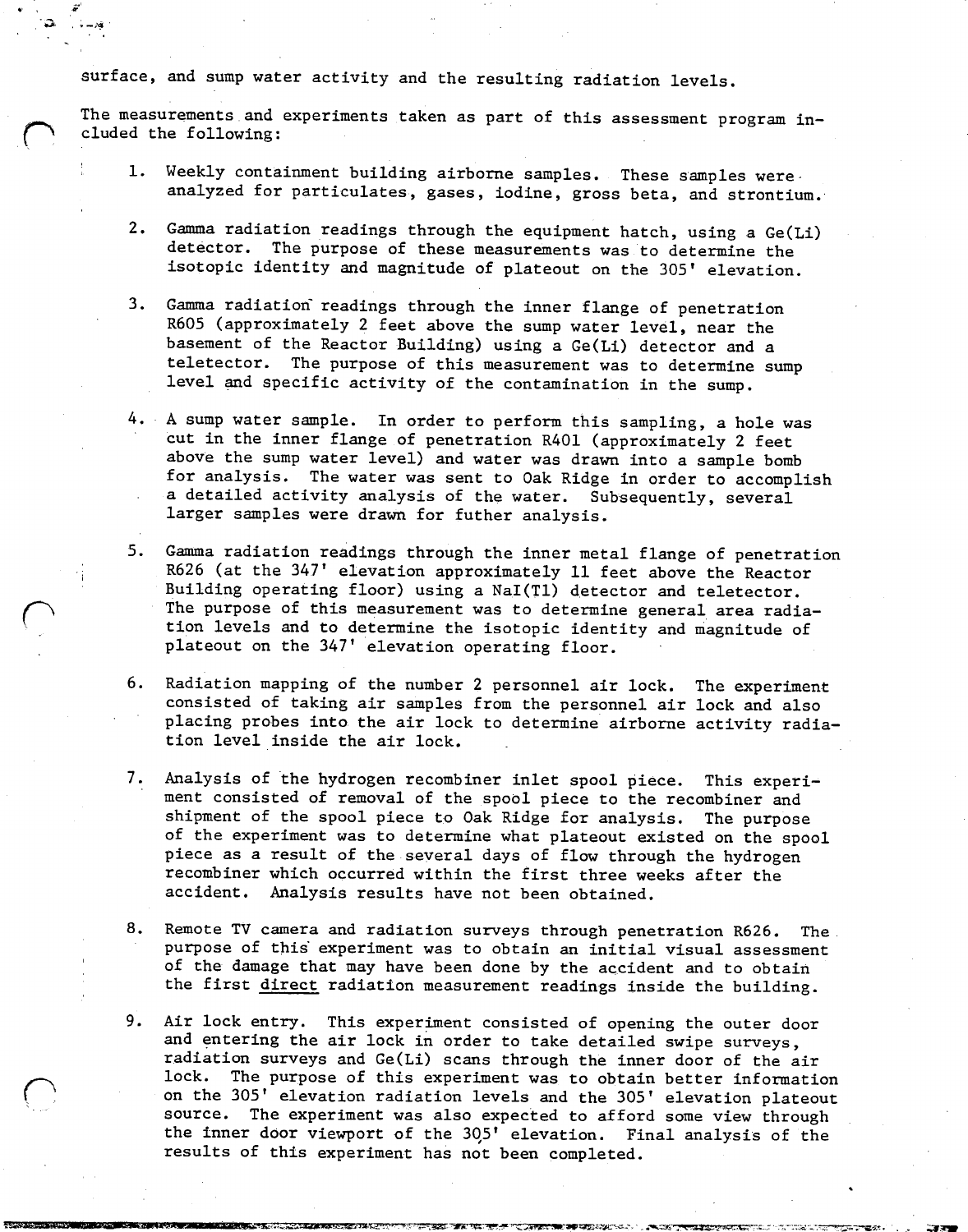In addition to the above experiments, additional experiments have been performed to determine the shielding capability of the proposed suit material to be worn by the Reactor Building entry team members. The completion of the above experiments has enabled us to determine the environment inside the Reactor Building and has aided us in the selection of protective clothing and equipment to support entry into the building with or without the building being purged.

The results of the above experiments provide a solid baseline for evaluating the environment inside the Unit 2 Reactor Building. This baseline information provides the basis for calculating general area and hot spot activity inside the Reactor Building and allows for a determination of dose to personnel entering the Reactor Building.

#### DOSE AND DOSE RATES

Using the information gained by the Containment Assessment Task Force, conservative calculations of Reactor Building dose rates have been made. Whole body dose rates and skin dose rates for the Reactor Building general areas are shown on Tables land 2, respectively. Hot spots expected are shown in Bechtel Drawing SK-C-15. Total whole body dose that would be received during the initial Reactor Building entry is shown in Tables 3, 4, 5, and 6. Table 6 shows that the dose received by the entry team will be well within the allowable quarterly dose limit of 3 rem in one quarter.

Since the Reactor Building atmosphere has not been cleaned up, some Krypton will be released from the air lock during building exit. Maximum possible release, release rate, and off-site dose have been calculated and are shown in Table 7 • .The calculation assumes that the air lock goes into equilibrium with the Reactor Building atmosphere while the entry is being made and that all the Krypton in The calculation assumes that the air lock goes into equilibrium with the Reactor<br>Building atmosphere while the entry is being made and that all the Krypton in<br>the air lock is discharged during exit. The releases that occur the entry are well within allowable Technical Specification and IOCFR release rates and doses.

Dose assessments are based on a twenty minute planned entry schedule.

#### PERSONNEL

The initial entry will be conducted by two engineers. There will also be a backup team of two men waiting just outside the airlock. All these men have undergone physiological exams, psychological exams, and fitness evaluations by doctors at the Hershey Medical Center and have been found medically fit to conduct the entry.

The four entry team personnel have undergone a thorough training program to prepare for the entry. This training program is outlined in Table 8.

The entry and backup teams will be dressed in protective clothing and will carry a self-contained breathing apparatus. Protective clothing will include long underwear (for personal comfort), a pressurized, air/water tight Viking dry suit (for beta attenuation), and plastic rain gear (to mitigate direct contamination). The primary respiratory equipment will be a Bio-Marine Bio-Pack 60 oxygen supplement/ CO<sub>2</sub> scrubbing system rated for sixty minutes use. A secondary oxygen bottle supply<br>rated for shout sever minute will also be counted rated for about seven minuts will also be carried.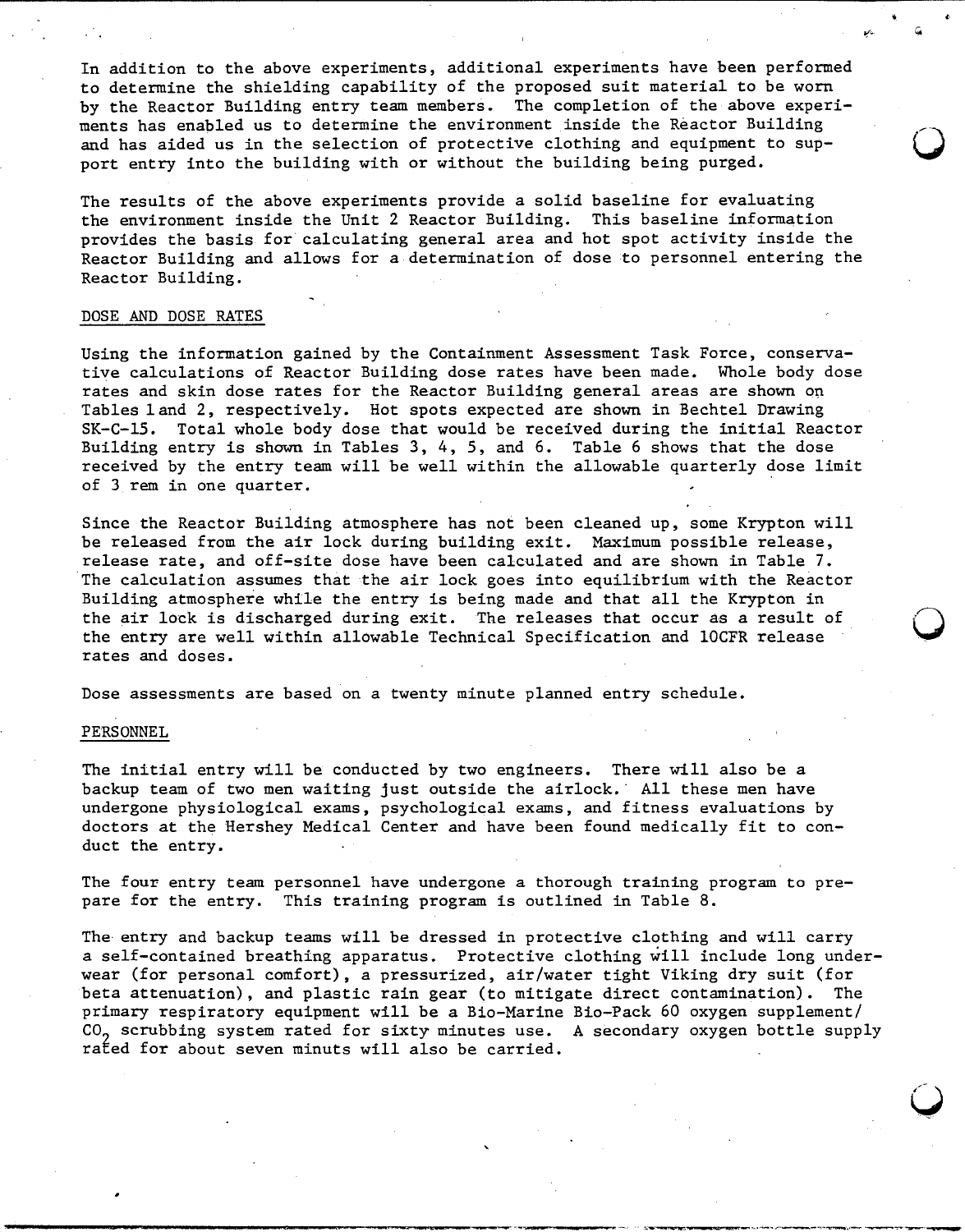#### EQUIPMENT

,.  $P$  .

> The entry team will also carry communications equipment, radiation monitoring instruments, dosimetry, lights, tools, and a camera.

Each entry team member will carry a 5 watt walkie-talkie with two channels and two frequencies per channel. The entry team will use cranial transmitters and ear receivers to communicate with a 75 watt transmitter/receiver base station just outside the ante room. Antennae will be provided in penetration R626 and on the glass window of the outer airlock door.

Gamma and beta radiation will be measured using teletector (gamma) and Radector-3  $(beta/gamma)$  instruments.

Total dose will be recorded by self-reading digital dosimeters, telemetered dosimeters, TLD's, and film badges. The telemetered dosimeters will transmit total dose received to the communications base station, where it can be reviewed by command center personnel. The digital dosimeters provide a continuous readout of total dose to entry team members. TLD's and film badges will be placed at multiple locations on the body and on extremities.

Two miners lights will be worn by each entry team member. One entry team member will also carry a beacon light. An additional beacon light will be left in the area of the air lock.

#### ENTRY PLAN

The entry team will enter personnel air lock number 2 and conduct a survey of the 305' elevation. The survey plan is shown in Table 9.

The entry will be terminated when either entry team member has received 625 mrem whole body'dose of when twenty minutes have elapsed. The dose and time limits were selected to provide ample conservatism to ensure that neither the 3 rem quarterly dose limit nor the sixty minute breathing air supply limit is reached.

------- •••• --------------...- \_\_ ~ .••••• - -~ ....•.. -""'=.,,.,........,..- .~~~,. ~,.....• .....\_\_-.-~~\_~.- .. -.:r.--~~""'- .•..IlII:, .•....\_.\_..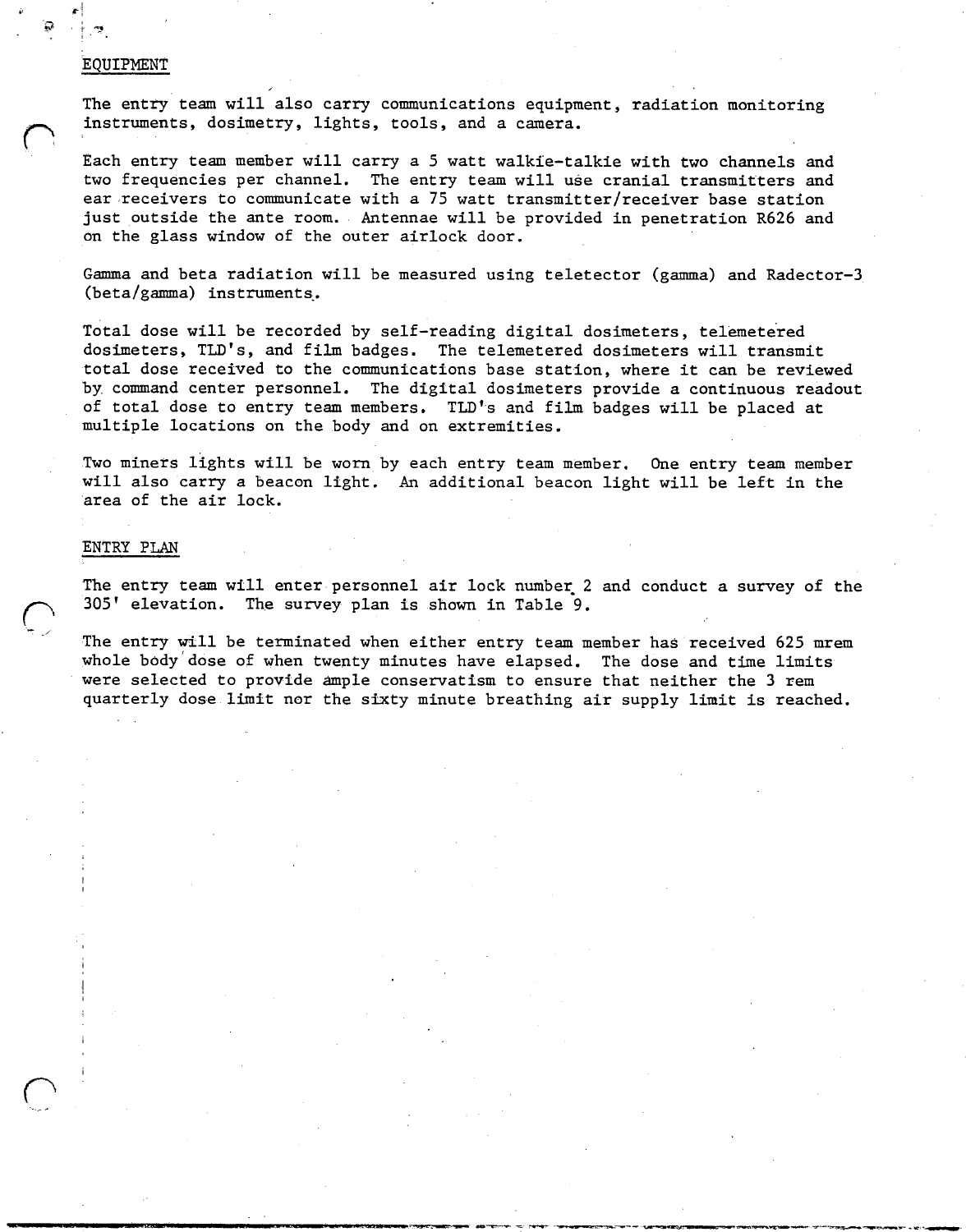WHOLE BODY DOSE RATES\*

 $\mathbb{R}^n$ 

o

|   | 305' Elevation          | WITHOUT PURGE<br>OF RB | WITH PURGE<br>OF RB |
|---|-------------------------|------------------------|---------------------|
|   | - Krypton               | .900                   |                     |
|   | - Plateout              | $\cdot$ 2              | $\cdot$ 2           |
|   | - Sump Water            | 1.500<br>$2.6$ Rad/hr  | 1.5<br>$1.7$ Rad/hr |
|   | 347' Elevation          |                        |                     |
|   | - Krypton               | 1.2                    |                     |
|   | - Plateout              | $1.6$ Rad/hr           | Rad/hr              |
| ۰ | Stair Numbers 1 and 2   |                        |                     |
|   | - Krypton               | 1.15                   |                     |
|   | - Plateout              | $\cdot$ 2              | $\cdot$ 2           |
|   | - Sump Water            | 9.0                    | 9.0                 |
|   |                         | $10.35$ Rad/hr         | $9.2$ Rad/hr        |
| ۰ | Airlock (During Exit)   |                        |                     |
|   | - Krypton               | $0.941$ Rad/hr         | $0$ Rad/hr          |
| ۰ | Ante Room (During Exit) |                        |                     |
|   | - Krypton               | $0.101$ Rad/hr         | $0$ Rad/hr          |

\* General Area Only; Dose Not Include Hot Spots

 $\sim 10$ 

Table 1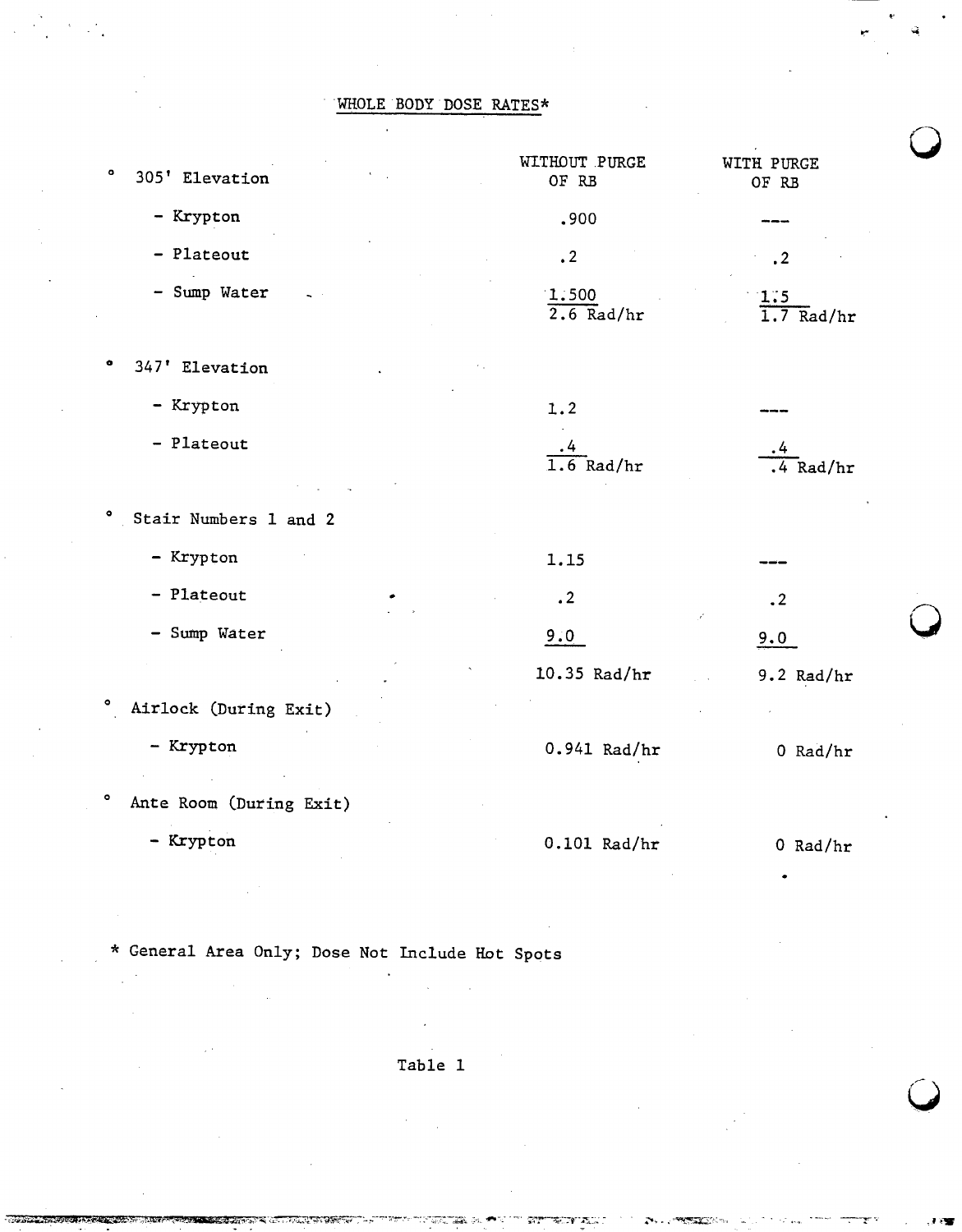## BETA SKIN DOSE RATES\*

|   |                       | WITHOUT PURGE<br>OF RB | WITH PURGE<br>OF RB |
|---|-----------------------|------------------------|---------------------|
| ۰ | 305' Elevation        |                        |                     |
|   | - Krypton             | 9.0                    | 0                   |
|   | - Plateout            | $\overline{1.0}$       | 1.0                 |
|   |                       | $10.0$ Rad/hr          | $1.0$ Rad/hr        |
| ۰ | 347' Elevation        |                        |                     |
|   | - Krypton             | 9.0                    | $\mathbf 0$         |
|   | - Plateout            | 1.5                    | 1.5                 |
|   |                       | $10.5$ Rad/hr          | $1.5$ Rad/hr        |
| ۰ | Stair Numbers 1 and 2 |                        |                     |
|   | - Krypton             | 9.0                    | $\mathbf 0$         |
|   | - Plateout            | 1.0                    | 1.0                 |
|   |                       | $10.0$ Rad/hr          | $1.0$ Rad/hr        |

\*Genera1 Area Only; Does.Not Inc1ude'Hot Spots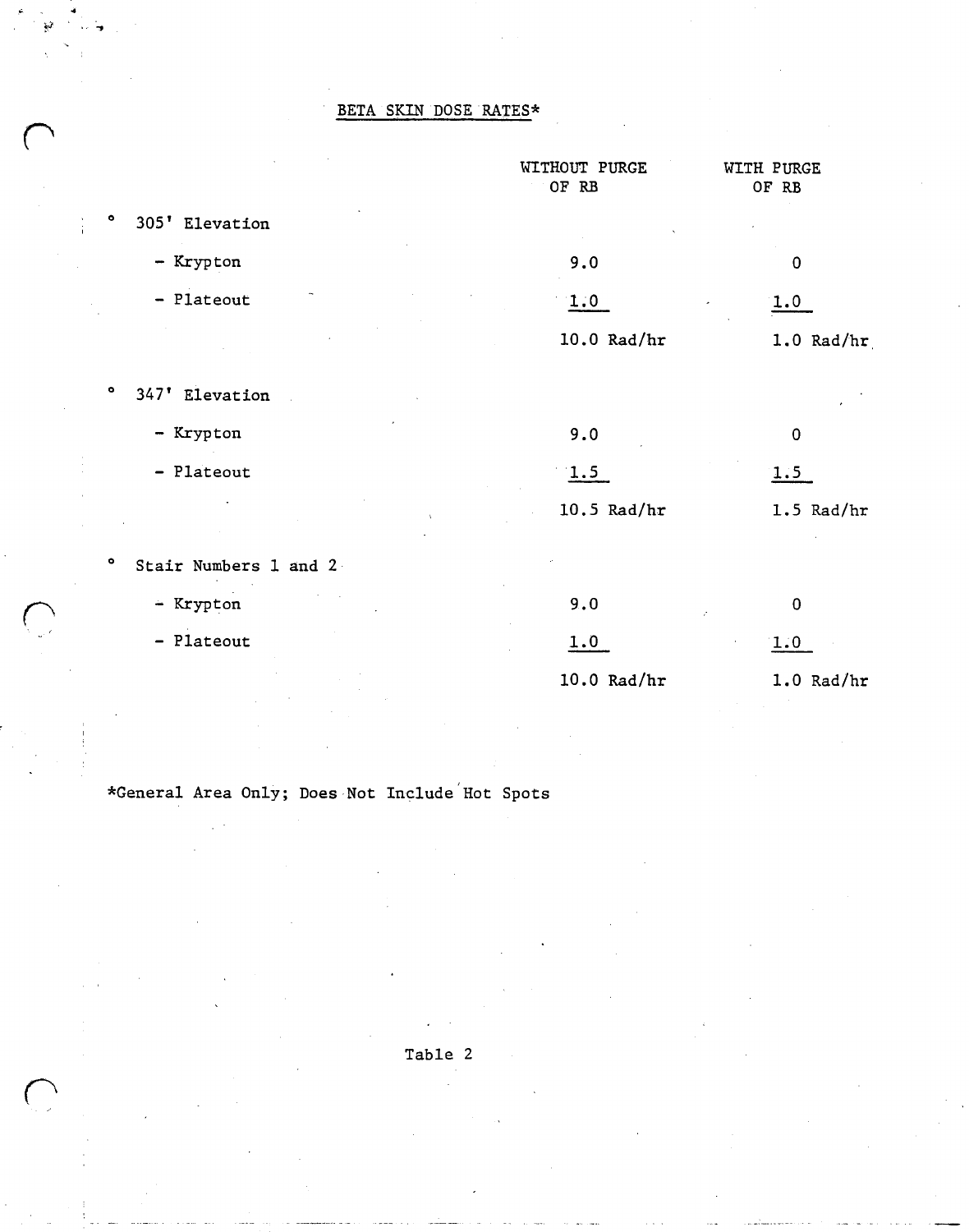## ENTRY TEAM DOSE ASSESSMENT

305' ELEVATION

|            | Direct Gamma | Bremsstrahlung |           |                |              |
|------------|--------------|----------------|-----------|----------------|--------------|
|            | Dose Rate    | Dose Rate      | Dose Rate | Time           | Dose         |
|            | (mR/hr)      | (mR/hr)        | (mR/hr)   | (Minutes)      | (Rads)       |
| Krypton    | 100          | 800            | 900       | 20.0           | .300         |
| Plateout   | 150          | 50             | 200       | 20.0           | .067         |
| Sump Water | 1500         |                | 1500      | 20.0           | .500         |
| Hot Spots  |              |                | 3390      | $\overline{2}$ | $\ddots$ 113 |
| Total Dose |              |                |           |                | .980         |

Table 3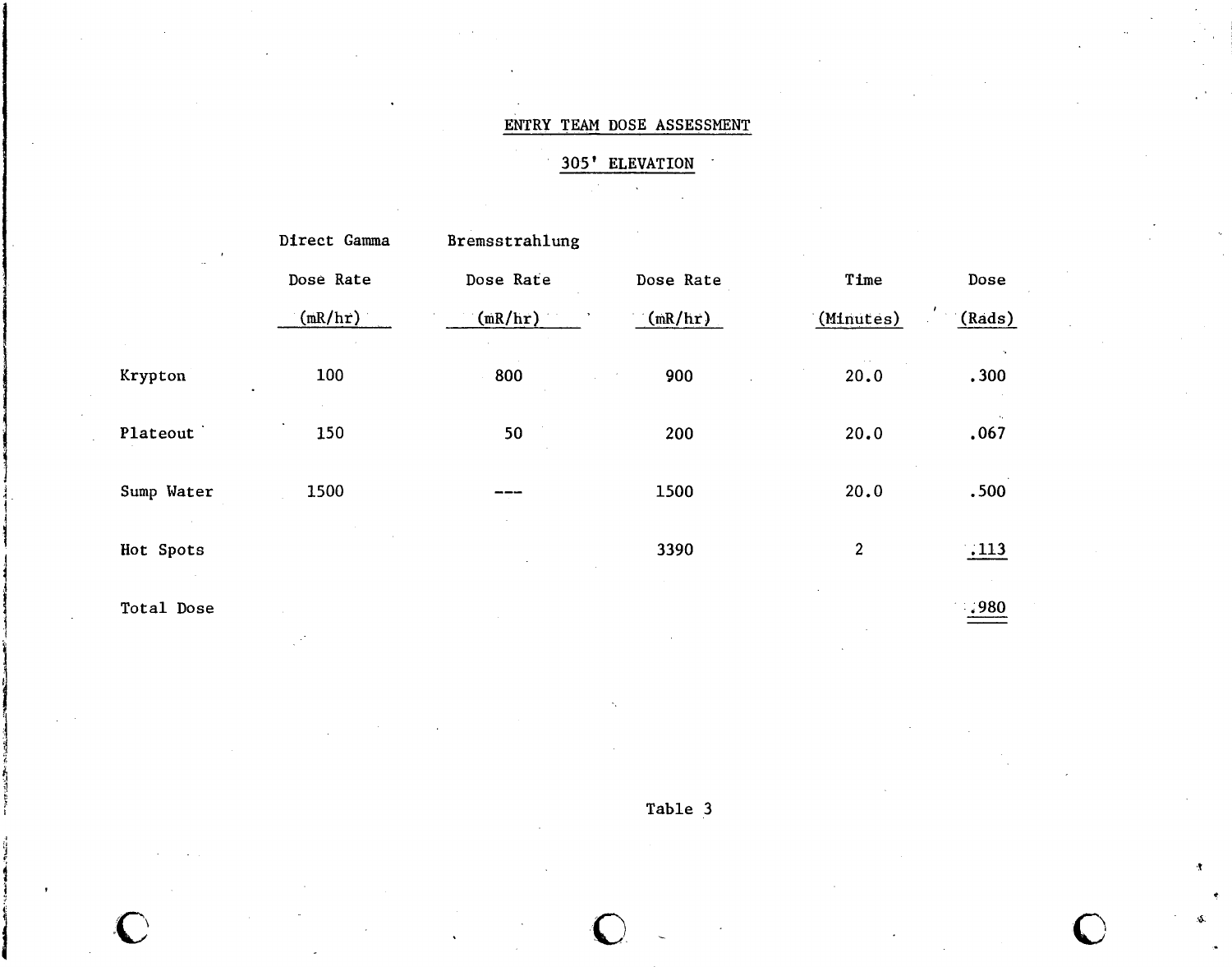AIRLOCK

|            | Direct Gamma | Bremsstrahlung | Total                |           |             |
|------------|--------------|----------------|----------------------|-----------|-------------|
|            | Dose Rate    | Dose Rate      | Dose Rate            | Time      | Dose        |
|            | (mR/hr)      | (mR/hr)        | $(\mathrm{mR/hr})$   | (Minutes) | (Rads)      |
| Krypton    | 182          | 759            | 941                  |           | .016        |
| Plateout   |              |                |                      |           | $\mathbf 0$ |
| Sump Water |              |                | $\ddot{\phantom{a}}$ |           | $\bf{0}$    |
| Hot Spots  |              |                |                      |           | 0           |

Total Dose

 $.016$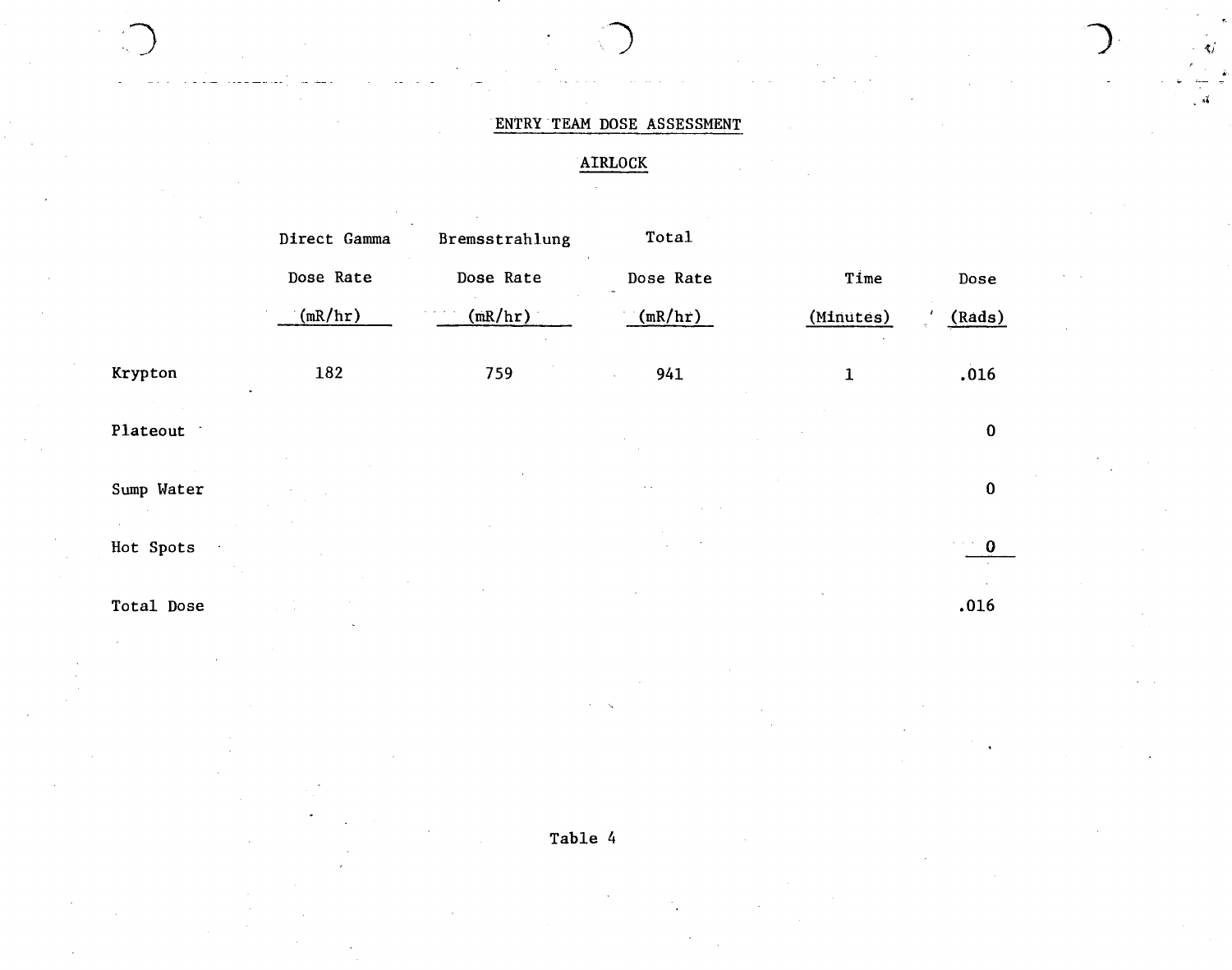## ANTE ROOM PERSONNEL DOSE ASSESSMENT

|                 | Krypton*                  |                  |                        |
|-----------------|---------------------------|------------------|------------------------|
|                 | Dose Rate                 | Time             | Dose                   |
|                 | (mR/hr)                   | (Minutes)        | (Rads)                 |
| Member A        | ÷.,<br>101                | 10               | $\mathbf{v}$ .<br>.017 |
| Member B        | 101                       | 10               | .017                   |
| $HP_1$          | 101                       | 10 <sub>1</sub>  | .017                   |
| HP <sub>2</sub> | $\bar{\mathbf{x}}$<br>101 | 10               | .017                   |
| HP <sub>3</sub> | 101                       | 10               | .017                   |
|                 |                           | Total Person-Rem | 0.085                  |

 $\mathbf{v}$ 

\*Based on 23.8 curies in ante room which give maximum Krypton concentration<br>of 5.89 x 10<sup>-2</sup> µCi/ml.

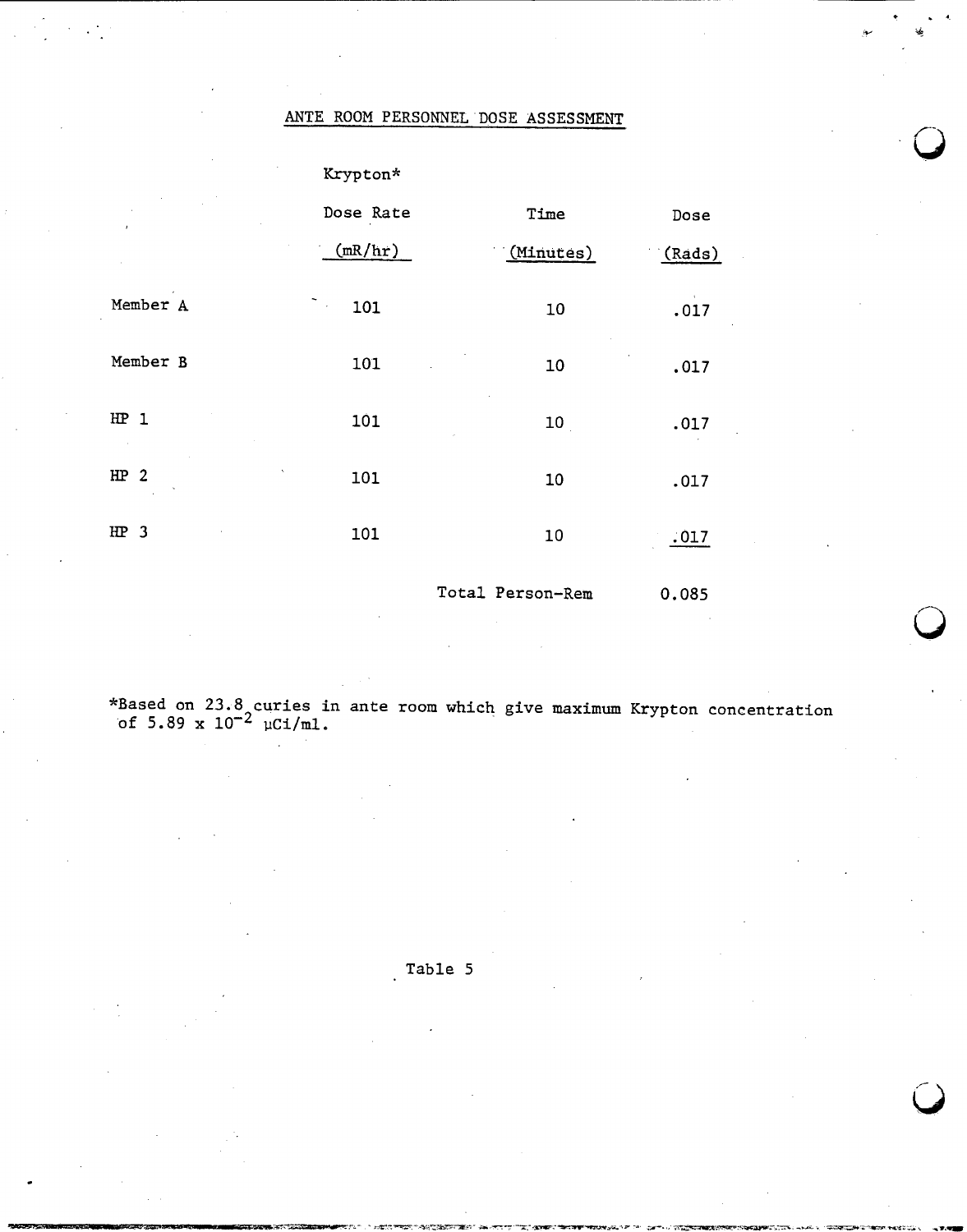## ENTRY TEAM TOTAL DOSE

 $Total$ 

 $1.013$ 

| $\sim$<br>$\mathbf{r}$                                                                    | Dose (Rads) |
|-------------------------------------------------------------------------------------------|-------------|
| $\ddot{\phantom{a}}$<br>$\overline{\phantom{a}}$<br>305 <sup>t</sup> Elevation<br>$\cdot$ | $-980$      |
| $\overline{\phantom{a}}$<br>$\bullet$<br>Airlock                                          | .016        |
| Anteroom<br>$\sim$                                                                        |             |

Table 6

ţ.

 $\mathbb{Z}_2$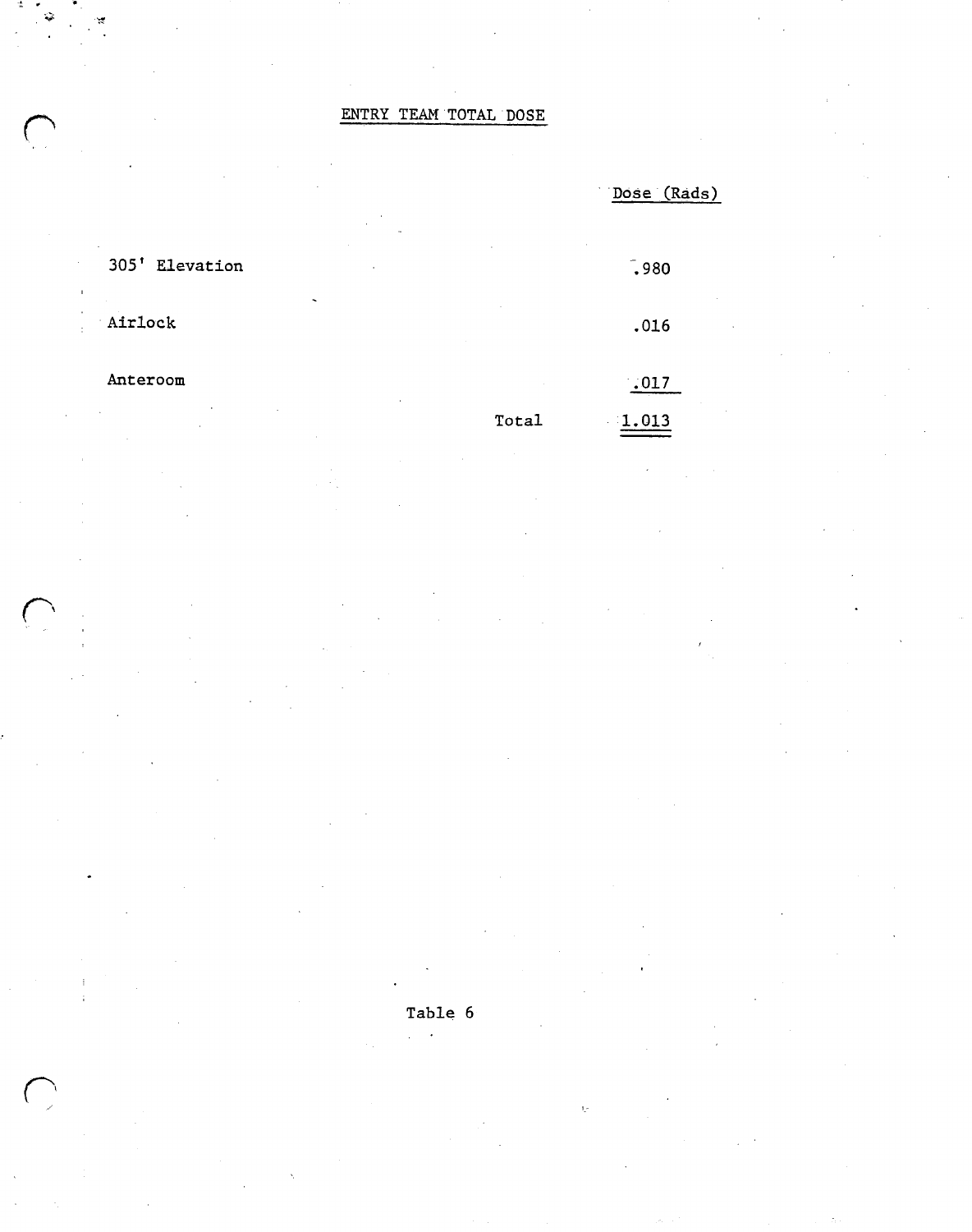### OFF-SITE EXPOSURE

 $\bigcirc$ 

o

 $\bigcirc$ 

23.8 Curies Krypton release possible

Release takes place over 155 minutes

Maximum Krypton release rate of  $22241 \text{ }\mu\text{Ci/sc}$ 

Maximum skin dose\* =  $0.014$  mrads

Maximum whole body dose\* =  $0.00032$  mrads

\*Reg. Guide 1.24 Calculation Method Using Average Meteorology.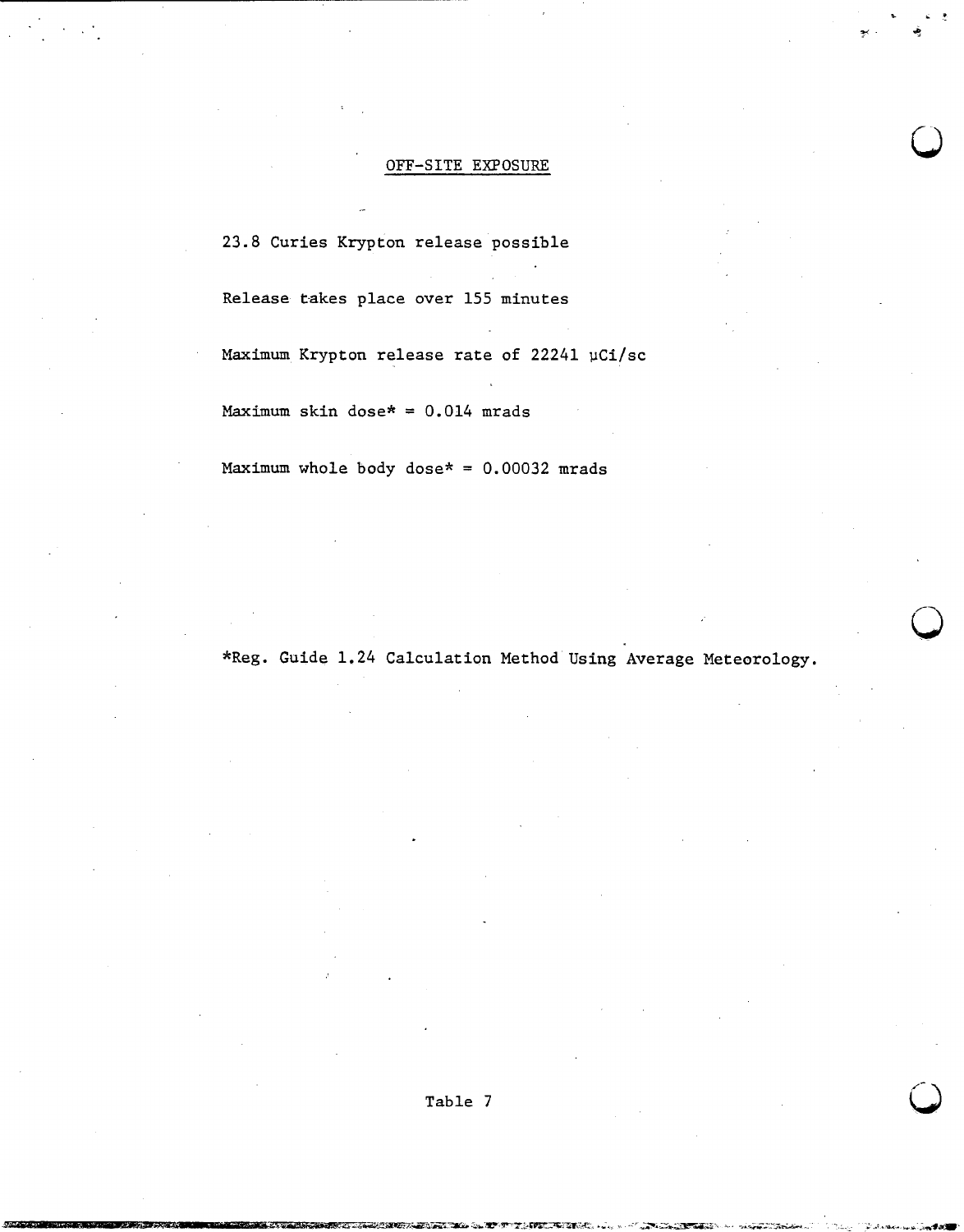### TRAINING PROGRAM

40 Hrs Classroom

- 40 Hrs Hands On
- 1 Candidate Knowledge Evaluation

" . . ~ .. : .~.

- 2. Radiation Effects/Risk/Limits
- 3 Radiation Interaction with Matter and Detection Theory
- 4 Theory and use of Radiation Dosimetry and Bioassy
- 5 Task Plan Work Definition
- 5a General Scope of Plan/Tour Unit 1
	- (1) General Objectives of Entry
	- (2) Reactor Building Model Familiarization
	- (3) Unit 1 Containment Familiarization Tour
	- (4) Debrief with Model

5b Radiation Data

- (1) Expected Radiation Sources Defined on a Map Related to Entry Route
- (2) Anticipated Nuclides
- (3) Anticipated Biological Effects From the Nuclides
- (4)' Anticipated Types of Radiation Hazard
	- (a) Point
	- (b) Line
	- (c) Submerged
- (5) Review of TV Tapes From 626 Penetration

5c Casualty Consideration

- (1) Basic Casualty Consideration
	- (a) Communication
	- (b) Lighting
	- (c) Protective Clothing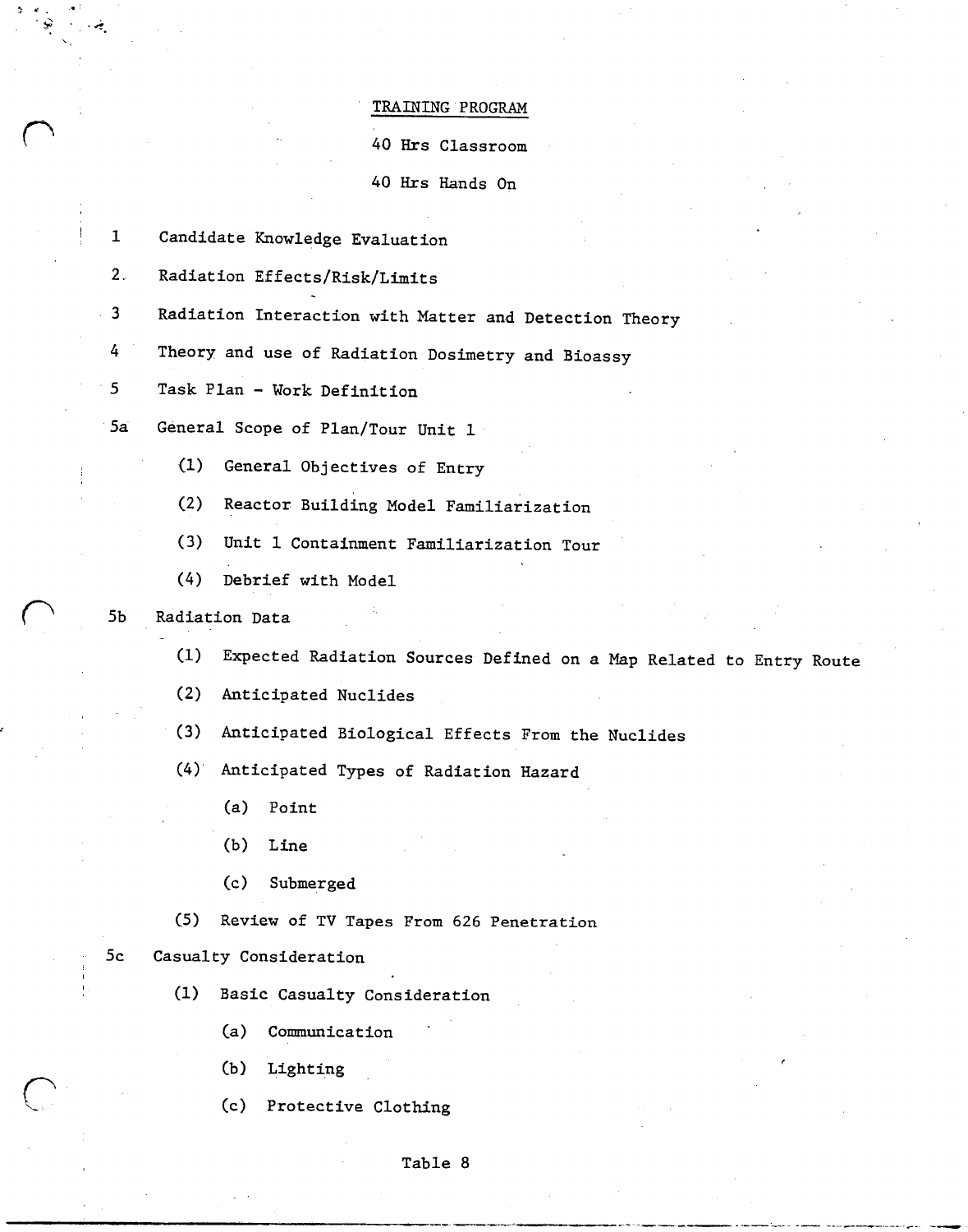- (d) Installed Containment Equipment
- (e) Radiological
- (2) Response to Casualties Listed Above
- 5d Task Priorities/Difficulties Sequence
	- (1) List Each Task with its Priority
	- (2) Define Each Task with the Problems Associated with Task

o

- (3) Establish Task Sequence
- 6 Physiological Consideration
- 7 Use of Radiation Instrumentation
- 8 Task Procedure Review Workshop
- 9 Breathing Apparatus Familiarization

Other Equipment Familiarization

Hands on Equipment Familiarization

Review/Critique

- 10 Auxiliary Building Tour /Briefing (Use Currently Existing Protective Auxiliary Building Tour/Briefing (Use Currently Existing Protective<br>Clothing, Stress ALARA Considerations in a Radiological Environment) **on a constant**
- 11 Protective Clothing/Communication

(Communiction Equipment and Breathing Apparatus Must be Available)

12 (I) Task Walk Through - No Equipment

(2) Task Walk Through Critique

13 (1) Task Walk Through No Lights with Communication Equipment

(2) Task Walk Through Critique

- 14 Physiological Briefing
- 15 Casuality Review Walk Through
- 16 Time-Motion Task Discipline Classroom Exercise
- 17 Task Walk Through Real Time Unit 1; No Lights with Communicator and Skeleton Command Post

Critique Walk Through

Task Walk Through Real Time - Unit 1, No Lights with Communication and Critique Walk Through<br>Task Walk Through Real Time - Unit 1, No Lights with Communication and<br>Skeleton Command Post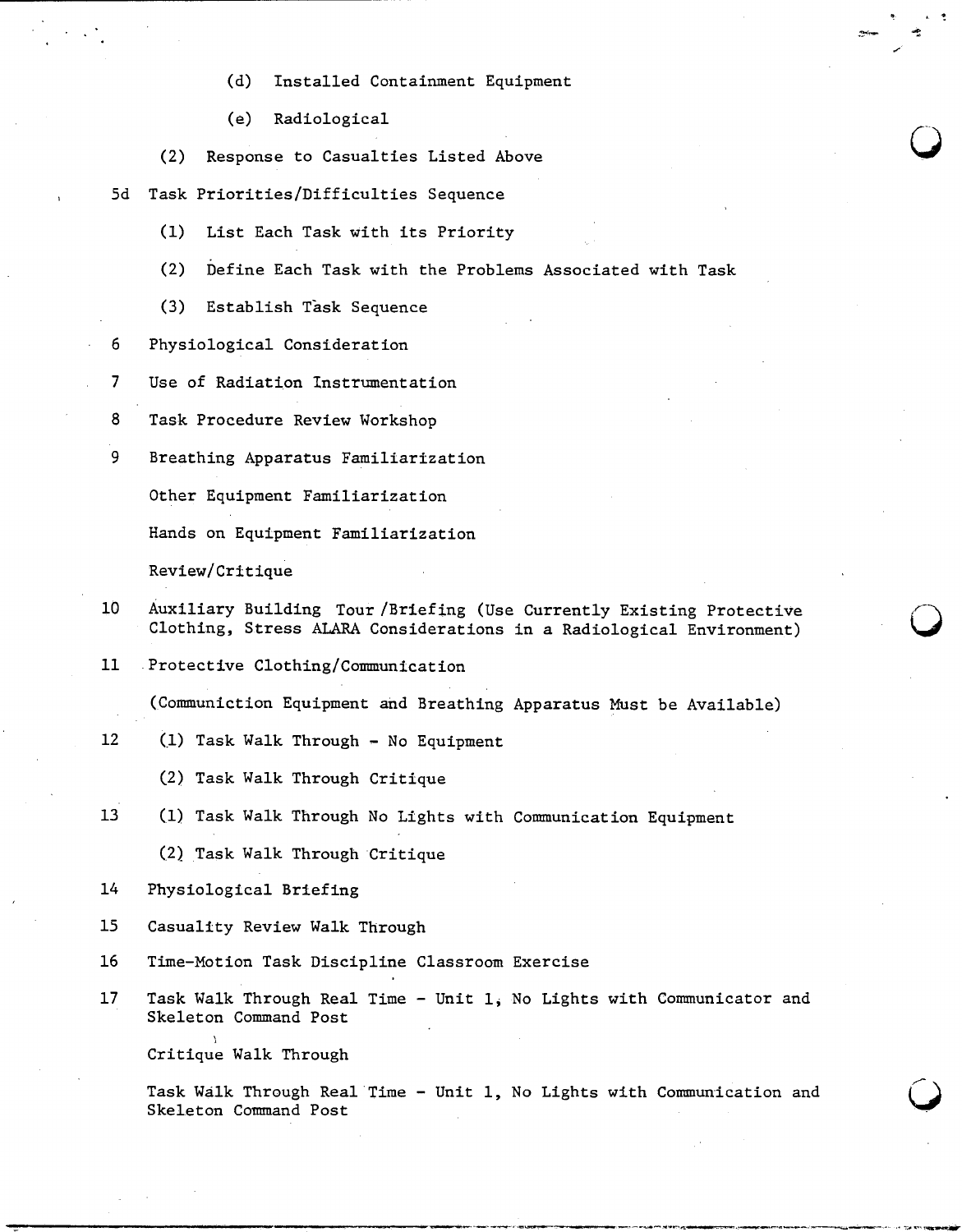18 Casualty Drills Real Time - Dark with Communication and Skeleton Command Post

Crit.ique

Casualty Drills Real Time - Dark with Communication and Skeleton Command Post

19 Radiation Data Update/Review 626 Penetration TV Tapes

20 Suit/Communication Familiarization Classroom Dress/Undress Casualties

21 Readiness Evaluation Critique - Refresher Planning

22 Final Rehearsal Real Time - Dark Communication

23 Operational Turnover

24 Initial Entry Debrief

#### MANAGEMENT BRIEFING

Ml Command/Support Familiarization

M2 Command/Support Procedures Review

M3 Command/Support Walk Through Exercise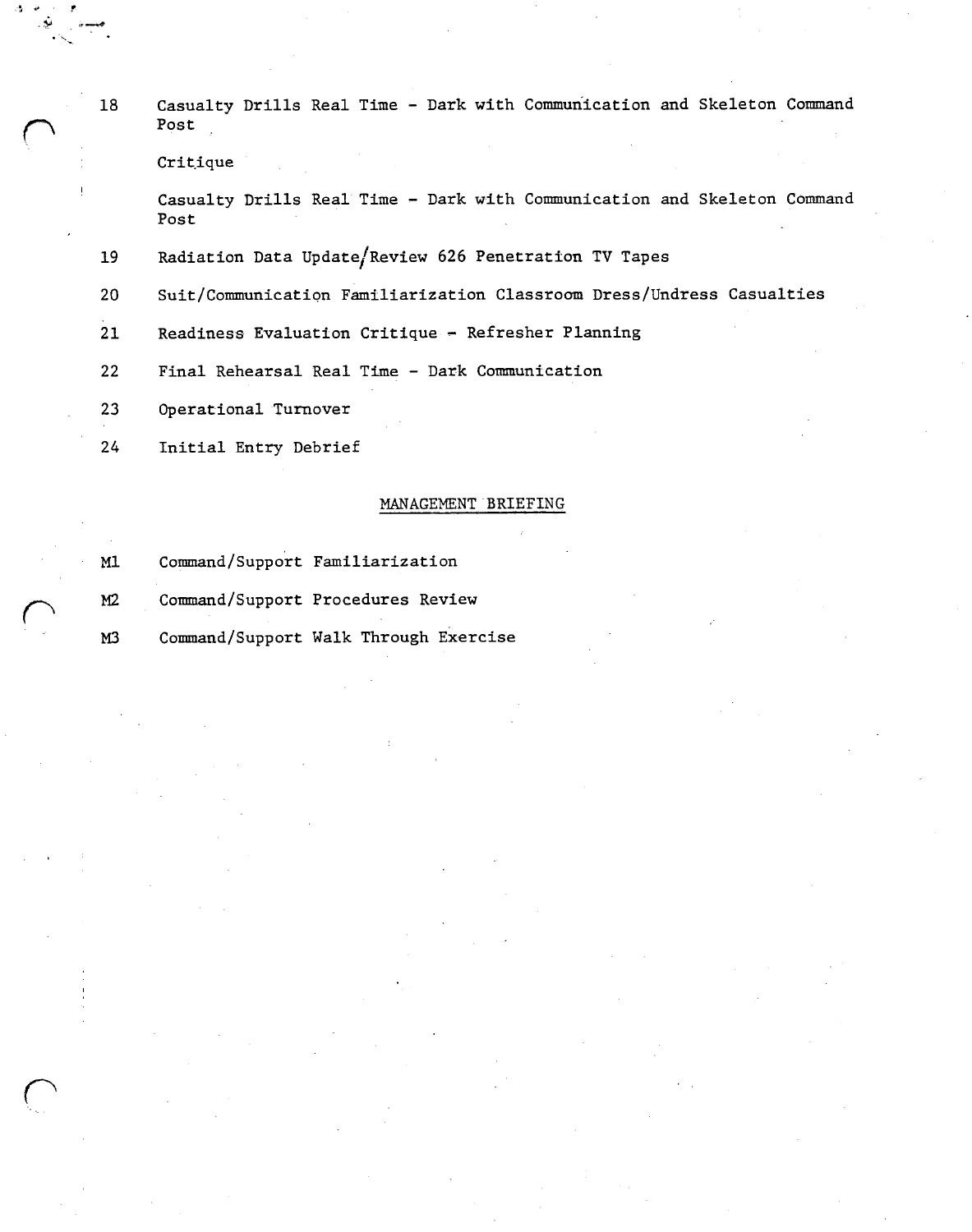TEAM MEMBER

TEAM MEMBER

### COMMAND CENTER

### CC

Continuously monitor activities and evaluate dose to entrants. Record data. Direct entrants.

> (( ,<br>,<br>,

eli

C

o Min.

TIME

1 Min.

2 Min. 30 Sec.

4 Min.

6 Min.

 $H$  $\frac{1}{2}$ ".1  $\frac{1}{2}$ *it* J'  $\frac{q}{k}$  /  $\Gamma_1$ "I % :,j

la de la company ;~ ~J

~

'J ~  $\frac{1}{2}$  $\ddot{\epsilon}$  .  $\mathbb{R}_+$ ii  $\ddot{\phantom{a}}$ , I f'  $_{\rm c}^{\prime}$  $\cdot$  . i

li. 'i

8 Min. 30 Sec.

A

In Airlock

Teletector Survey/Enter Transit to Red

> Teletector Survey/Place Light (Verify Communications 3 Min.)

Survey Area Around Red 360<sup>0</sup>

Survey Swipe Locations

(Verify Communications 6 Min.) Extend Toward Location Orange and Swipe D

Move to Location Orange

360<sup>0</sup> Teletector at Orange (Verify Communications 9 Min.) Return to Red

9 Min. 30 Sec.

c

Transit to Yellow

180<sup>0</sup> Teletector (Mu Line, Covered Hatch, Stairwell) As Making Transit

Teletector Into Stairwell

(Verify Communications 12 Min.)

B

In Airlock

Open Door  $B - \gamma$  Survey/Enter

Close Door (Verify Communications)

Swipe A Swipe B

(Verify Communications 6 Min.) Swipe C

Swipe D

360<sup>0</sup> B-γat Orange (Verify Communications 9 Min.) Pictures a, b, c, d  $(180^{\circ})$ From Orange Return to Red Pictures a, f, g, h

Transit to Yellow

Open Stairwell Door

B- Y at Stairwell Door

(Verify Communications 12 Min.)

### Table 9

c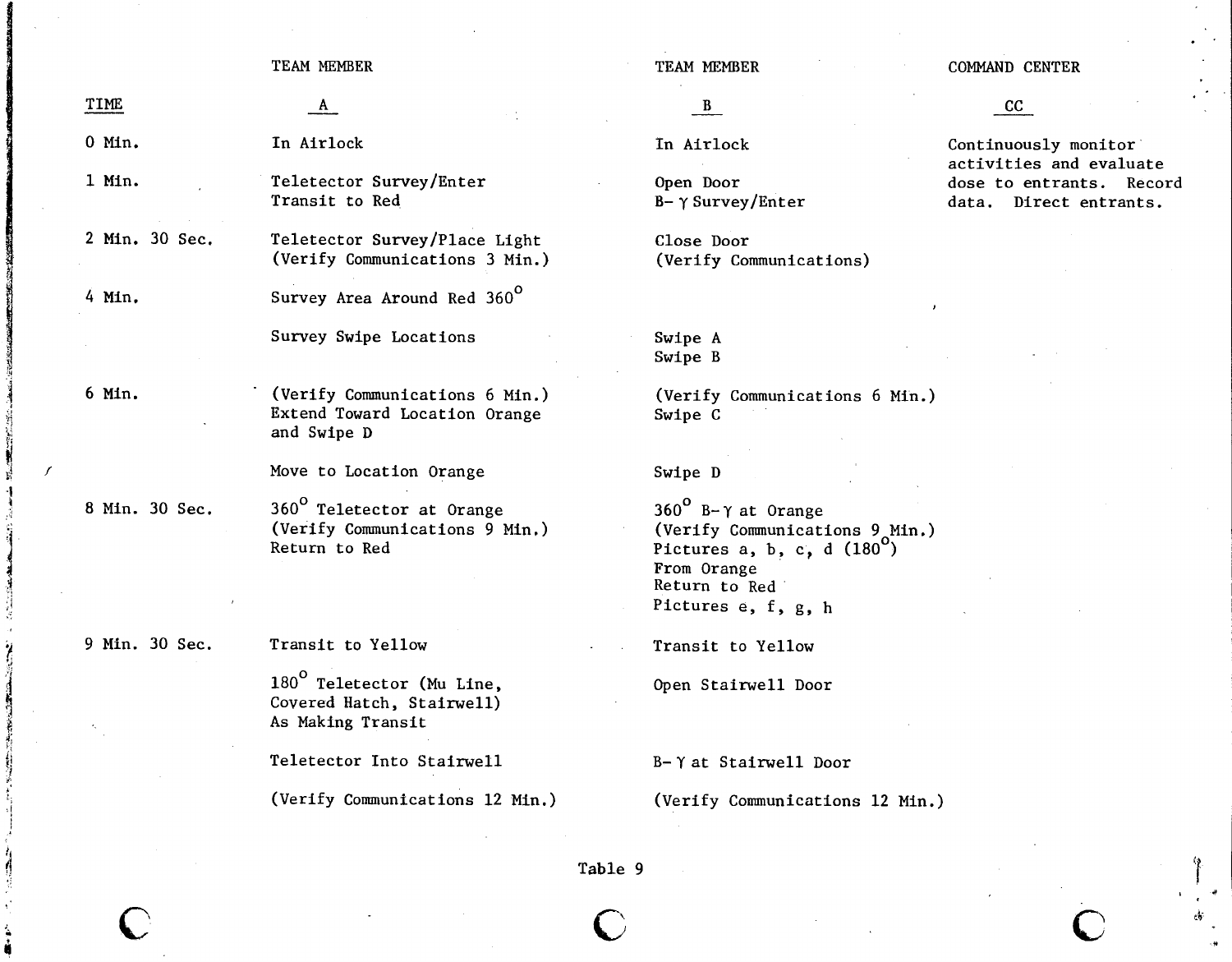|                 | TEAM MEMBER                                                  | TEAM MEMBER                                                                                                                                          | COMMAND CENTER                         |
|-----------------|--------------------------------------------------------------|------------------------------------------------------------------------------------------------------------------------------------------------------|----------------------------------------|
| TIME            | A                                                            | B                                                                                                                                                    | cc                                     |
| 13 Min. 30 Sec. | Teletector to/and Over Covered<br>Hatch and Air Coolers      | B- Y at Covered Hatch                                                                                                                                | Evaluate Ability to<br>Transit to Blue |
|                 | USE ALTERNATE PLAN IF UNABLE TO TRANS TO BLUE                |                                                                                                                                                      |                                        |
| 14 Min. 15 Sec. | Transit to Blue<br>(Verify Communications 15 Min.)           | Transit to Blue<br>(Verify Communications 15 Min.)                                                                                                   |                                        |
| 16 Min. 45 Sec. | 360° Survey with<br>Teletector (Including Into<br>Stairwell) | 360° Survey<br>Swipe E, F, G<br>Pictures i, j, k, 1<br>Swipe H, I<br>Pictures m, n                                                                   |                                        |
| 18 Min.         | Return to Red and Exit Building                              | Return to Red and Exit Building                                                                                                                      |                                        |
| 19 Min. 15 Sec. | Enter Air Lock                                               | Enter Air Lock<br>Pick Up Light at Red                                                                                                               |                                        |
| 20 Min. 15 Sec. | Exit Air Lock                                                | Exit Air Lock                                                                                                                                        |                                        |
| 30 Min. 15 Sec. | Exit Ante Room                                               | Exit Ante Room                                                                                                                                       |                                        |
|                 | ALTERNATE PLAN                                               | - THE ALTERNATE PLAN IS TO SURVEY THE AREA NORTH OF STATION ORANGE TOWARD<br>CORE FLOOD TANK 1A TO GET AS COMPLETE A SURVEY AS IS PERMISSABLE WITHIN |                                        |

•..  $\cdot$  .  $\frac{4}{7}$  ... J.

THE ALLOWABLE STAY TIME AND DOSE,

I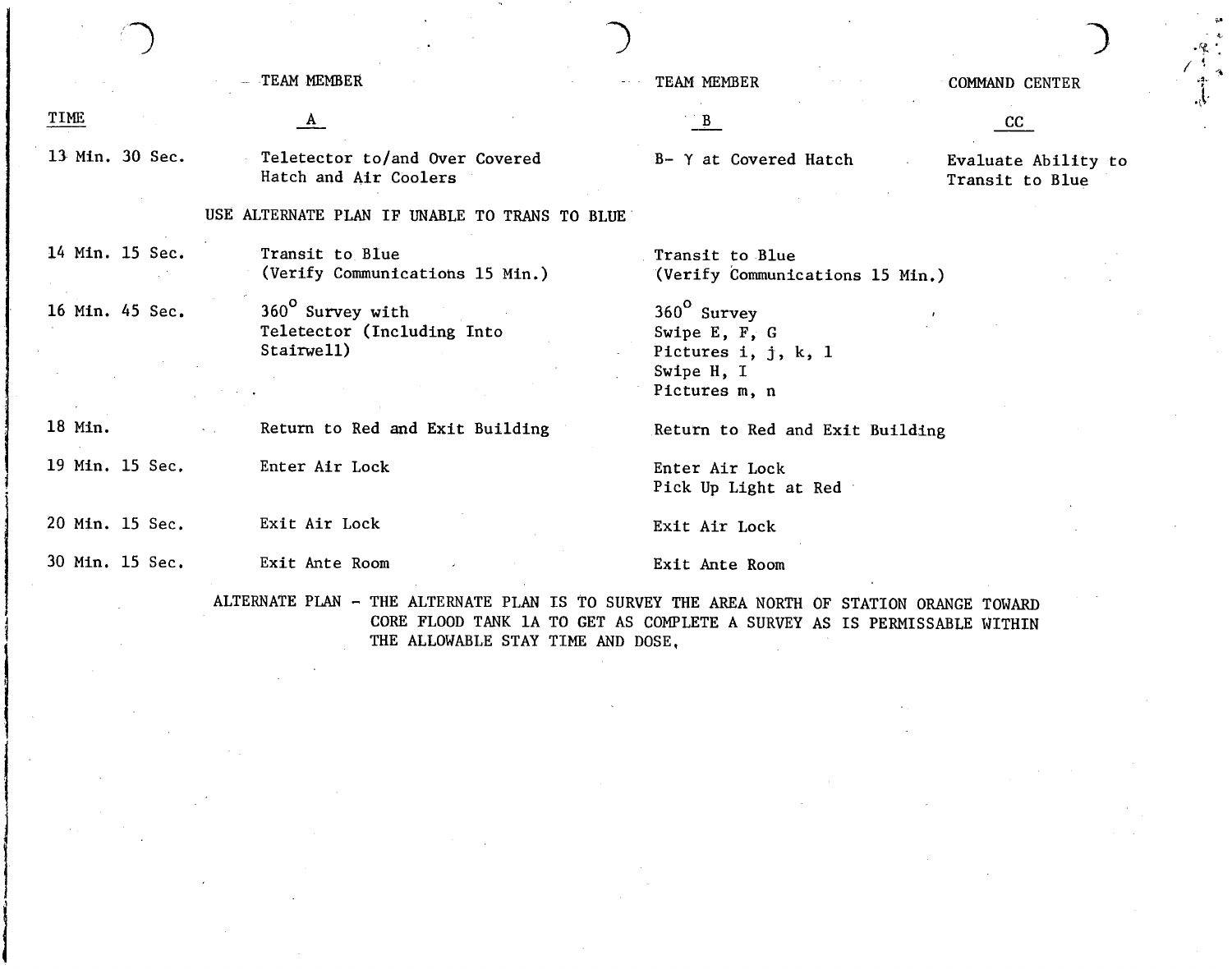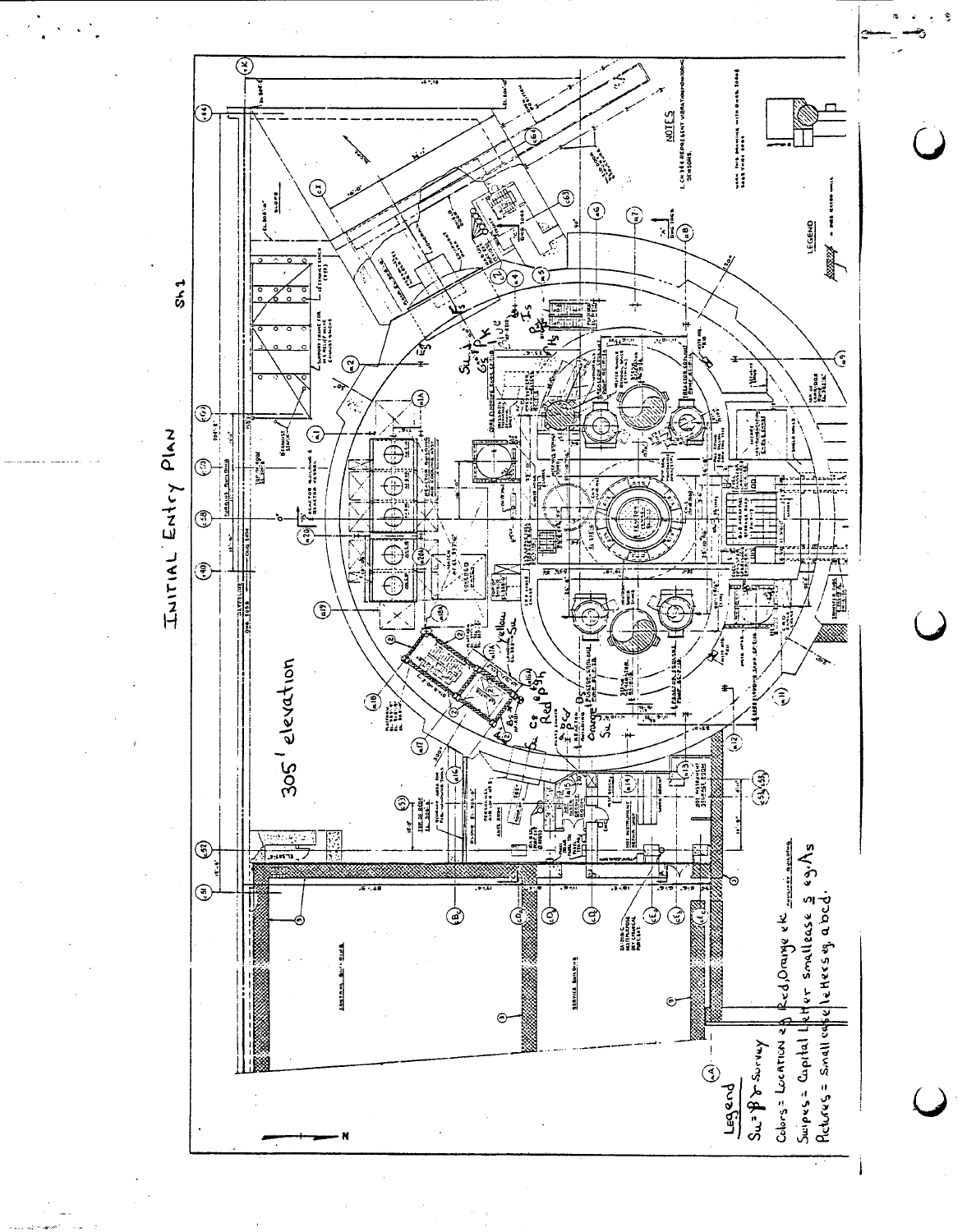$\label{eq:2.1} \mathcal{L}(\mathcal{L}^{\mathcal{L}}_{\mathcal{L}}(\mathcal{L}^{\mathcal{L}}_{\mathcal{L}})) \leq \mathcal{L}(\mathcal{L}^{\mathcal{L}}_{\mathcal{L}}(\mathcal{L}^{\mathcal{L}}_{\mathcal{L}})) \leq \mathcal{L}(\mathcal{L}^{\mathcal{L}}_{\mathcal{L}}(\mathcal{L}^{\mathcal{L}}_{\mathcal{L}}))$  $\mathcal{L}^{\text{max}}_{\text{max}}$ 

 $\label{eq:2.1} \frac{1}{\sqrt{2}}\left(\frac{1}{\sqrt{2}}\right)^{2} \left(\frac{1}{\sqrt{2}}\right)^{2} \left(\frac{1}{\sqrt{2}}\right)^{2} \left(\frac{1}{\sqrt{2}}\right)^{2} \left(\frac{1}{\sqrt{2}}\right)^{2} \left(\frac{1}{\sqrt{2}}\right)^{2} \left(\frac{1}{\sqrt{2}}\right)^{2} \left(\frac{1}{\sqrt{2}}\right)^{2} \left(\frac{1}{\sqrt{2}}\right)^{2} \left(\frac{1}{\sqrt{2}}\right)^{2} \left(\frac{1}{\sqrt{2}}\right)^{2} \left(\$ 

 $\label{eq:2} \frac{1}{2\pi}\left(\frac{1}{2}\frac{1}{\sqrt{2}}\right)^{1/2}$  $\label{eq:2.1} \frac{1}{\sqrt{2}}\left(\frac{1}{\sqrt{2}}\right)^{2} \left(\frac{1}{\sqrt{2}}\right)^{2} \left(\frac{1}{\sqrt{2}}\right)^{2} \left(\frac{1}{\sqrt{2}}\right)^{2} \left(\frac{1}{\sqrt{2}}\right)^{2} \left(\frac{1}{\sqrt{2}}\right)^{2} \left(\frac{1}{\sqrt{2}}\right)^{2} \left(\frac{1}{\sqrt{2}}\right)^{2} \left(\frac{1}{\sqrt{2}}\right)^{2} \left(\frac{1}{\sqrt{2}}\right)^{2} \left(\frac{1}{\sqrt{2}}\right)^{2} \left(\$ 

 $\label{eq:2.1} \frac{1}{\sqrt{2}}\sum_{i=1}^n\frac{1}{\sqrt{2\pi}}\sum_{i=1}^n\frac{1}{\sqrt{2\pi}}\sum_{i=1}^n\frac{1}{\sqrt{2\pi}}\sum_{i=1}^n\frac{1}{\sqrt{2\pi}}\sum_{i=1}^n\frac{1}{\sqrt{2\pi}}\sum_{i=1}^n\frac{1}{\sqrt{2\pi}}\sum_{i=1}^n\frac{1}{\sqrt{2\pi}}\sum_{i=1}^n\frac{1}{\sqrt{2\pi}}\sum_{i=1}^n\frac{1}{\sqrt{2\pi}}\sum_{i=1}^n\frac{$ 

 $\label{eq:2.1} \begin{split} \mathcal{L}_{\text{max}}(\mathbf{r},\mathbf{r}) = \mathcal{L}_{\text{max}}(\mathbf{r},\mathbf{r}) = \mathcal{L}_{\text{max}}(\mathbf{r},\mathbf{r}) \\ \mathcal{L}_{\text{max}}(\mathbf{r},\mathbf{r}) = \mathcal{L}_{\text{max}}(\mathbf{r},\mathbf{r}) = \mathcal{L}_{\text{max}}(\mathbf{r},\mathbf{r}) \end{split}$ 

 $\begin{array}{c} 1 \\ 1 \\ 2 \\ 3 \\ 4 \\ 6 \\ \end{array}$  $\label{eq:2.1} \mathcal{L}(\mathcal{A}) = \mathcal{L}(\mathcal{A}) \mathcal{L}(\mathcal{A}) = \mathcal{L}(\mathcal{A}) \mathcal{L}(\mathcal{A}) = \mathcal{L}(\mathcal{A}) \mathcal{L}(\mathcal{A})$  $\frac{1}{2} \sum_{i=1}^n \frac{1}{2} \sum_{j=1}^n \frac{1}{2} \sum_{j=1}^n \frac{1}{2} \sum_{j=1}^n \frac{1}{2} \sum_{j=1}^n \frac{1}{2} \sum_{j=1}^n \frac{1}{2} \sum_{j=1}^n \frac{1}{2} \sum_{j=1}^n \frac{1}{2} \sum_{j=1}^n \frac{1}{2} \sum_{j=1}^n \frac{1}{2} \sum_{j=1}^n \frac{1}{2} \sum_{j=1}^n \frac{1}{2} \sum_{j=1}^n \frac{1}{2} \sum_{j=$  $\frac{1}{\sqrt{2}}$ 

 $\label{eq:2.1} \frac{1}{2} \sum_{i=1}^n \frac{1}{2} \sum_{j=1}^n \frac{1}{2} \sum_{j=1}^n \frac{1}{2} \sum_{j=1}^n \frac{1}{2} \sum_{j=1}^n \frac{1}{2} \sum_{j=1}^n \frac{1}{2} \sum_{j=1}^n \frac{1}{2} \sum_{j=1}^n \frac{1}{2} \sum_{j=1}^n \frac{1}{2} \sum_{j=1}^n \frac{1}{2} \sum_{j=1}^n \frac{1}{2} \sum_{j=1}^n \frac{1}{2} \sum_{j=1}^n \frac{$  $\label{eq:2.1} \frac{d\mathbf{r}}{d\mathbf{r}} = \frac{1}{\sqrt{2\pi}}\left(\frac{d\mathbf{r}}{d\mathbf{r}}\right)^{-1} \mathbf{r}$ 

 $\mathcal{L}^{\text{max}}_{\text{max}}$  and  $\mathcal{L}^{\text{max}}_{\text{max}}$